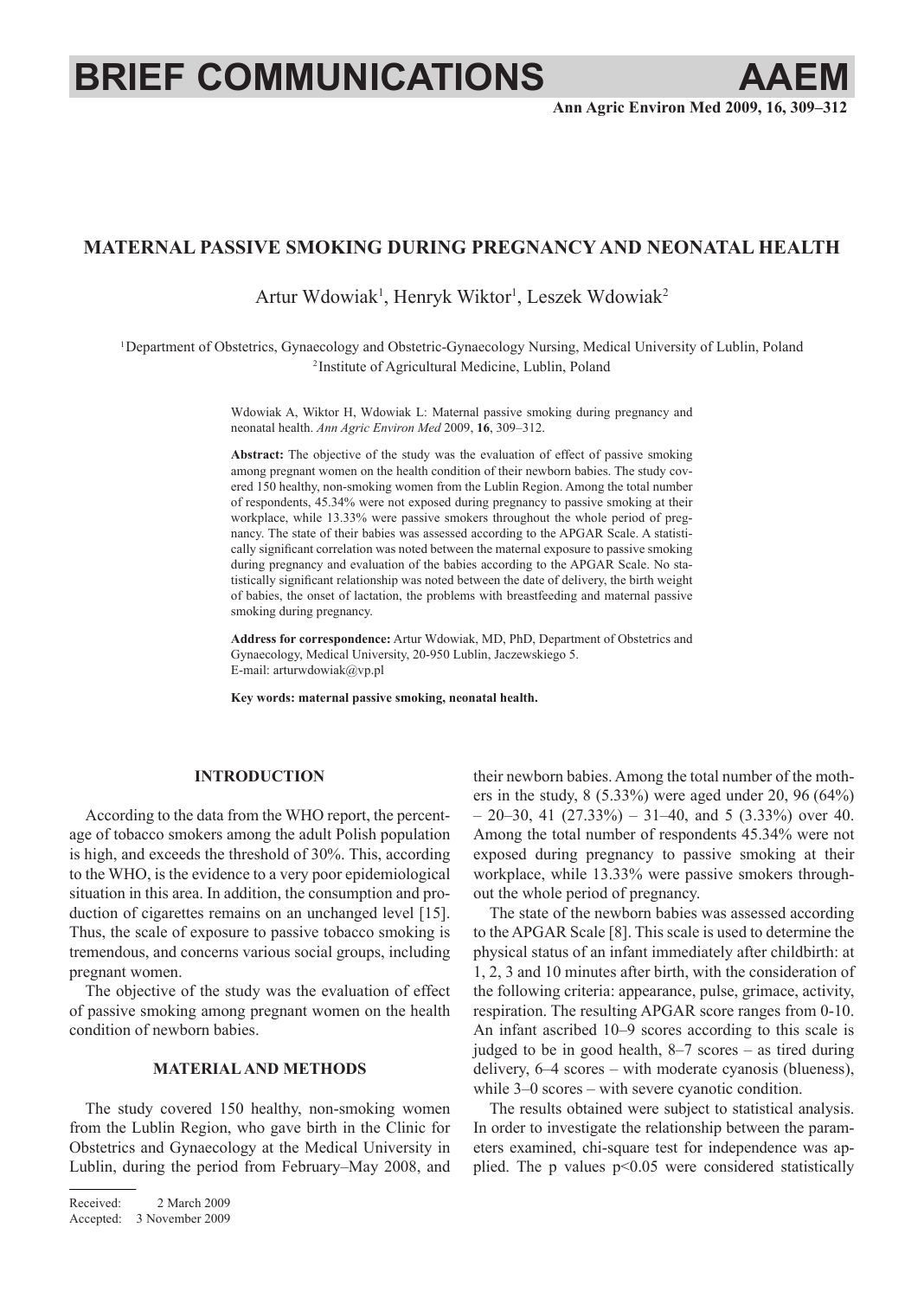| Date of delivery                                           |    | Passive<br>smoking<br>$-$ Yes |     | Passive<br>smoking<br>$-$ No |     | Total         |
|------------------------------------------------------------|----|-------------------------------|-----|------------------------------|-----|---------------|
|                                                            | n  | $\frac{0}{0}$                 | n   | $\frac{0}{0}$                | n   | $\frac{0}{0}$ |
| Between 33–36<br>week of pregnancy                         | 11 | 55.00                         | 95  | 73.08                        | 106 | 70.67         |
| Between 37–40<br>week of pregnancy                         | 6  | 30.00                         | 28  | 21.54                        | 34  | 22.67         |
| After 41 week of<br>pregnancy (over-<br>due delivery date) | 3  | 15.00                         | 7   | 5.38                         | 10  | 6.67          |
| Total                                                      | 20 | 100.00                        | 130 | 100.00                       | 150 | 100.00        |
| $\gamma^2 = 3.75$ ; p=0.15                                 |    |                               |     |                              |     |               |

**Table 1.** Relationship between maternal passive smoking and date of delivery.

**Table 2.** Relationship between passive smoking in pregnancy and birth weight of a newborn baby.

| Birth weight $(g)$         | Passive<br>smoking<br>$-$ Yes |               | Passive<br>smoking<br>$-$ No |               | Total       |               |
|----------------------------|-------------------------------|---------------|------------------------------|---------------|-------------|---------------|
|                            | n                             | $\frac{0}{0}$ | n                            | $\frac{0}{0}$ | $\mathbf n$ | $\frac{0}{0}$ |
| 1,500-2,500                | $\mathfrak{D}$                | 10.00         | 12                           | 9.23          | 14          | 9.33          |
| $2,600 - 4,000$            | 12                            | 60.00         | 101                          | 77.69         | 113         | 75.33         |
| over $4,001$               | 6                             | 30.00         | 17                           | 13.08         | 23          | 15.33         |
| Total                      | 20                            | 100.00        | 130                          | 100.00        | 150         | 100.00        |
| $\gamma^2 = 3.97$ ; p=0.14 |                               |               |                              |               |             |               |

**Table 3.** Relationship between passive smoking during pregnancy and evaluation of a newborn baby according to the APGAR Scale.

| Evaluation of a<br>newborn baby<br>according to the |    | Passive<br>smoking<br>$-$ Yes |     | Passive<br>smoking<br>$-$ No |     | Total         |
|-----------------------------------------------------|----|-------------------------------|-----|------------------------------|-----|---------------|
| <b>APGAR Scale</b>                                  | n  | $\frac{0}{0}$                 | n   | $\frac{0}{0}$                | n   | $\frac{0}{0}$ |
| $4 - 6$                                             | 4  | 20.00                         |     | 5.38                         | 11  | 7.33          |
| $7 - 10$                                            | 16 | 80.00                         | 123 | 94.62                        | 139 | 92.67         |
| Total                                               | 20 | 100.00                        | 130 | 100.00                       | 150 | 100.00        |
| $\gamma^2 = 5.45$ ; p=0.02                          |    |                               |     |                              |     |               |

**Table 4.** Relationship between passive smoking during pregnancy and occurrence of lactation.

| Occurrence of<br>lactation     | Passive<br>$smoking - Yes$ |               | Passive<br>smoking $-$ No |               |               | Total         |  |
|--------------------------------|----------------------------|---------------|---------------------------|---------------|---------------|---------------|--|
|                                | n                          | $\frac{0}{0}$ | n                         | $\frac{0}{0}$ | n             | $\frac{0}{0}$ |  |
| Yes                            | 16                         | 80.00         | 115                       | 88.46         | 131           | 87.33         |  |
| Amount of milk<br>was very low | $\mathbf{3}$               | 15.00         | 13                        | 10.00         | 16            | 10.67         |  |
| Lactation did not<br>occur     | 1                          | 5.00          | $\mathfrak{D}$            | 1.54          | $\mathcal{E}$ | 2.00          |  |
| Total                          | 20                         | 100.00        | 130                       | 100.00        | 150           | 100.00        |  |
| $\chi^2$ =1.59; p=0.45         |                            |               |                           |               |               |               |  |

significant. The database and statistical analysis were performed based on computer software STATISTICA 8.0 (StatSoft, Poland).

#### **RESULTS**

The results of the study showed that among mothers who during pregnancy were exposed to passive smoking at work 3 (15.00%) delivered between 33–36 week of pregnancy, 11 (55.00%) between 37–40 week, while 6 (30.00%) – after 41 week of pregnancy. Among women who were not exposed to passive smoking during pregnancy, 7 (5.38%) delivered between 33–36 week, 95 (73.08%) between 37–40 week, while 28 (21.54%) – over 41 week of pregnancy. No statistically significant relationship was noted between the date of delivery and exposure to tobacco smoke (p=0.15) (Tab. 1).

The birth weight of babies of mothers who were passively exposed to smoking was as follows: 2 infants (10.00%) had birth weight from  $1,500-2,500$  g,  $12 (60\%)$  – from 2,600–4,000 g, while 6 newborn children (30%) had a birth weight of over 4,001 g. Women who were not exposed to passive smoking at the workplace during pregnancy delivered babies with the following birth weights: 12 (9.23%) – from 1,500–2,500 g, 101 (77.69%) – from 2,600–4,000 g, and  $17 (13.08\%) - over 4.001 g$ . The relationship between birth weight and maternal passive smoking during pregnancy was not statistically significant (p=0.14) (Tab. 2).

In own study it was observed that 11 babies (7.33%) obtained 4–6 scores according to the 10-score APGAR Scale, whereas 139 newborn children of the mothers in the study (92.67%) received 7–10 scores. Infants of mothers who were exposed to passive smoking during pregnancy were judged according the APGAR Scale as follows: 4 (20.00%) – from 4–6 scores, 16 (80.00%) – 7–10 scores, whereas from among the babies of mothers not exposed to passive smoking during pregnancy 7 (5.38%) obtained 4–6 scores, and 123 (94.62%) – 7–10 scores. A statistically significant correlation (p=0.02) was noted between the maternal exposure to passive smoking during pregnancy and evaluation of the babies according to the APGAR Scale (Tab. 3).

The study showed that lactation after childbirth occurred in 131 (87.33%) of all the mothers in the study – in 16 (10.67%) the amount of milk was very low, while in 3 (2.00%) lactation did not occur. In the group of women who were exposed to passive smoking during pregnancy, in 16 mothers (80.00%) lactation occurred, in 3 (15.00%) – the amount of milk was very low, and in 1 mother (5.00%) lactation did not appear. Among mothers who were not exposed to cigarette smoke during pregnancy these percentages were as follows: in 115 (88.46%) lactation occurred, in 13 (10.00%) the amount of milk was very low, and in 2 (1.54%) lactation did not occur. No statistically significant differences were observed between the onset of lactation and maternal passive smoking during pregnancy (p=0.45) (Tab. 4).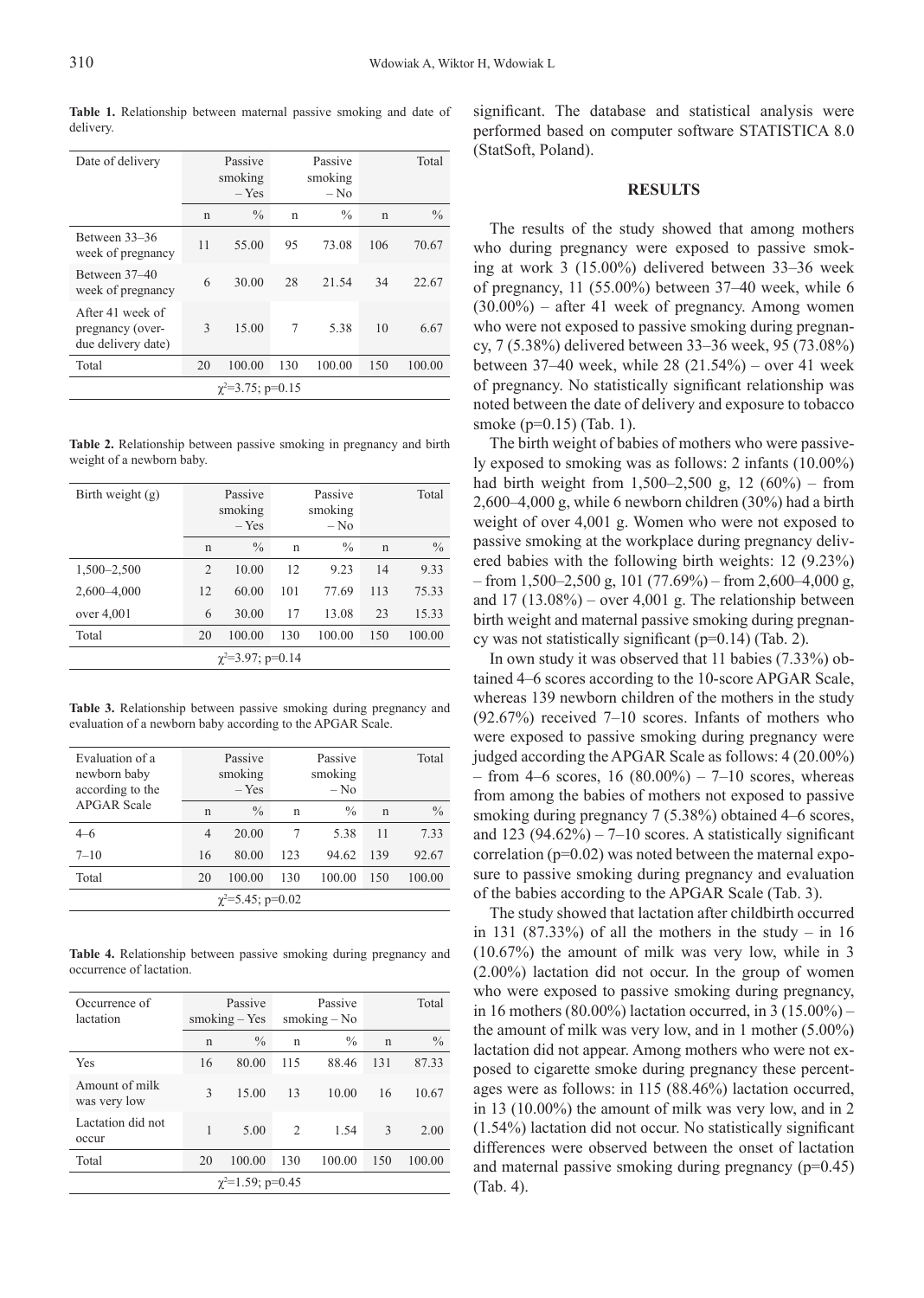| Problems with<br>breastfeeding                  | Passive<br>$smoking - Yes$ |               | Passive<br>smoking $-$ No |               |    | Total         |
|-------------------------------------------------|----------------------------|---------------|---------------------------|---------------|----|---------------|
|                                                 | $\mathbf n$                | $\frac{0}{0}$ | $\mathbf n$               | $\frac{0}{0}$ | n  | $\frac{0}{0}$ |
| No                                              | 10                         | 50.00         | 74                        | 56.92         | 84 | 56.00         |
| • with latching<br>the baby on to<br>the breast | 9                          | 45.00         | 46                        | 35.38         | 55 | 36.67         |
| · insufficient<br>amount of milk                |                            | 5.00          | 10                        | 7.69          | 11 | 7.33          |

Total 20 100.00 130 100.00 150 100.00 χ2 =0.77; p=0.68

**Table 5.** Relationship between passive smoking during pregnancy and problems with breastfeeding.

As many as 84 mothers (56.00%) had no problems with breastfeeding after delivery, 55 (36.67%) had a problem with latching the baby on to the breast, and in 11 (7.33%) the amount of milk was insufficient. In the group of mothers who during pregnancy were exposed to tobacco smoke at the workplace, 10 (50.00%) did not have problems with breastfeeding, 9 (45.00%) had problems with latching their baby on to the breast, whereas in 1 mother (5.00%) the amount of milk was insufficient. Among mothers who were not exposed to passive smoking during pregnancy, 74 (56.92%) had no problems with breastfeeding, 46 (35.38%) had problems with latching their baby on to the breast and in 10 (7.69%) the amount of milk was insufficient. No statistically significant difference was noted between the problems with breastfeeding after delivery and passive smoking during pregnancy (p=0.68) (Tab. 5).

## **DISCUSSION**

Active tobacco smoking by pregnant women results in the shortening of the duration of pregnancy, an increase in the risk of spontaneous abortion, low birth weight of the newborn baby, perinatal death due to cot death – sudden infant death syndrome (SIDS), and congenital defects. Duncan *et al.* [5] reported that exposure to nicotine and other components of smoked tobacco results in a 2–5-fold increase in SIDS. Distant effects of active nicotinism during pregnancy are disorders in psychomotor development of a child [11], occurrence of respiratory system disorders, as well as educational problems [7, 12].

Passive smoking means a passive exposure to the tobacco smoked in the presence of an active smoker. A passive smoker inhales both the tobacco smoke from the lateral stream of a cigarette and that inhaled by a person actively smoking tobacco. During smoking, approximately 4,000 chemical substances are released into the atmosphere. Passive smoking of pregnant women is usually associated with cigarette smoking by members of the household, very frequently by spouses or colleagues at work. The latter aspect has been considered in own studies.

The scale of the problem of maternal passive smoking is reflected, for instance, by the result of the studies conducted in Turkey among 1,020 pregnant women, which showed that the percentage of passively smoking women reached 69.2% [9]. In own studies, the percentage of women exposed to passive smoking was more than 5 times lower. The respondents were asked about exposure to passive smoking at their workplace. Undoubtedly, the relations at work are different from those in a family. Possibly, the coworkers are more rarely aware of the effect of smoking in the presence of future mothers on their health than are their family members at home.

The researchers dealing with this problem agree that a passive exposure of pregnant women to tobacco smoke creates a very high health risk, and this risk is inversely proportional to age [1, 2, 3, 4]. The studies concerning passive smoking among pregnant women, and its effect on the birth weight of a baby, indicate that in the group of passively smoking mothers the percentage of infants who were too small in relation to their foetal age was higher, compared to the group of non-smoking mothers [13, 14]. The relationship was also observed between the passive exposure of pregnant women to environment tobacco smoke (ETS) and asthma and/or allergic symptoms in the nursery school age children of these mothers, this relationship being especially close when passive exposure occurred mainly during the third trimester of pregnancy [16].

On the basis of the 20-year literature review, it may be presumed that active and passive smoking among pregnant women is conducive to respiratory disorders in children at birth [6], which was also observed in own studies.

The evaluation of both active and passive smoking of a pregnant woman on the health status of the foetus and a newborn baby is extremely difficult, because it is not possible to unequivocally isolate the hazardous agent, that is smoking, from other factors exerting a simultaneous effect. Genetic conditioning may affect the development of abnormalities, the cause of which is being sought for in smoking [10]. In own studies, the effect of maternal passive smoking on the development and status of a newborn child was not observed.

Undoubtedly, the problem of nicotinism among pregnant women and its effect on the health status of a baby requires further studies, and the creation of a new model for these studies seems a necessity. At the same time, prevention of passive maternal smoking should be the highest priority, even more so, that a considerable percentage of women are conscious of the hazardous effect of smoking in general [9].

Therefore, it seems very important to promote the discontinuation of cigarette smoking in general, especially by pregnant women. Pregnancy is a period in the life of a woman when she can do much for her child's good. This is the time when it is possible to influence health behaviours and change the style of life, among other things, by the imparting of knowledge concerning the hazardous effect